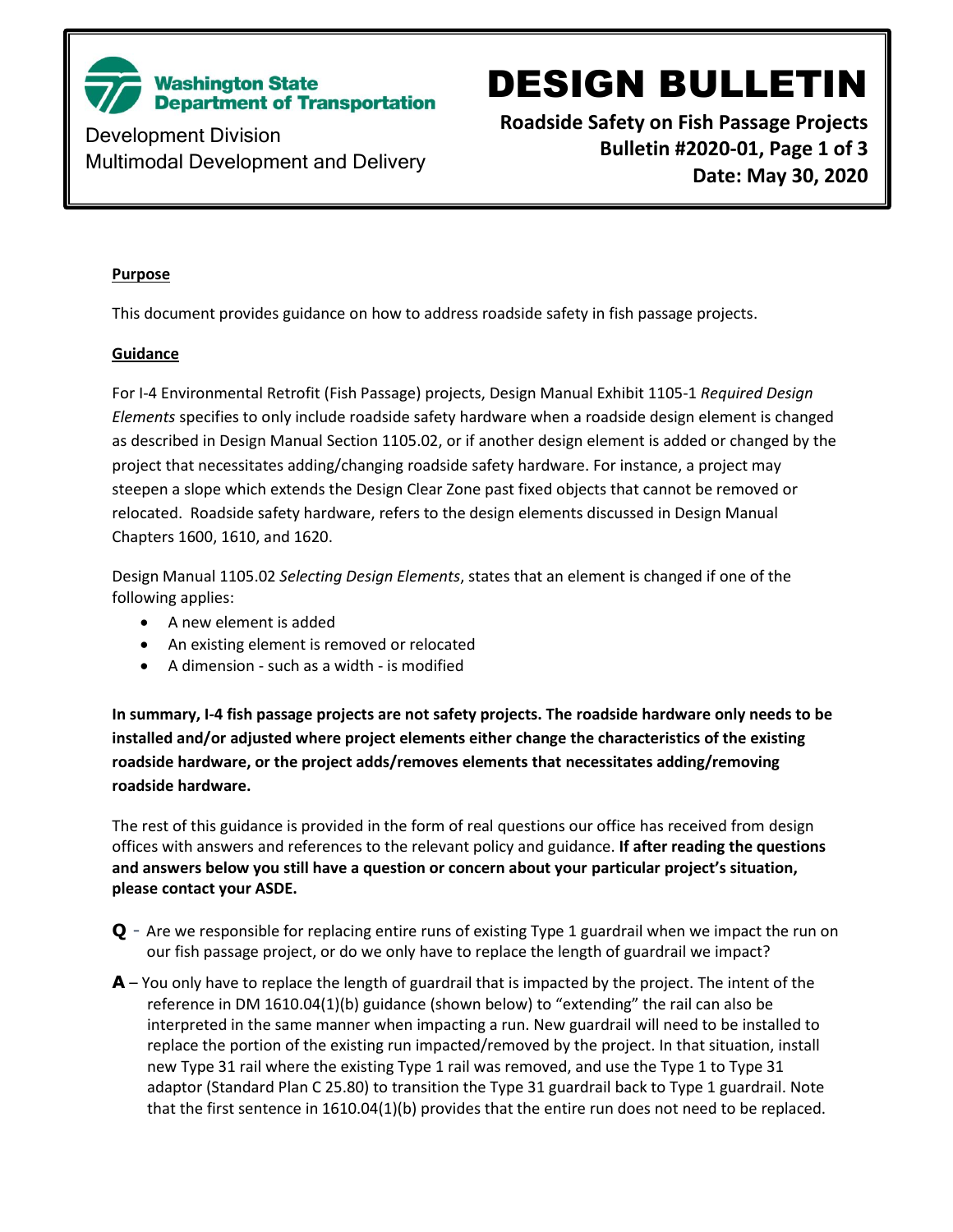

# DESIGN BULLETIN

Development Division Multimodal Development and Delivery **Roadside Safety on Fish Passage Projects Bulletin #2020-01, Page 2 of 3 Date: May 30, 2020**

**Reference:** DM Section 1610.04(1)(b) *(Old) Type 1 Beam Guardrail*: *Existing runs of Type 1 guardrail are acceptable to leave in place. If an existing run of Type 1 guardrail requires extending, use the Beam Guardrail Type 31 to Beam Guardrail Type 1 Adaptor shown in the Standard Plans, and complete the guardrail extension using Type 31 guardrail.* 

- **Q** The height of the Type 1 guardrail we've encountered on our fish passage project is below the height criteria in the Design Manual. Do we need to upgrade it or replace it?
- **A** –You do not need to upgrade or raise an existing guardrail run unless the project is changing or adding a design element (e.g., raising the roadway, thus lowering the effective guardrail height outside of criteria limits; steepening a slope that extends the clear zone past fixed objects that cannot be removed or relocated and creates a new length of need start point; adding a bridge rail (fixed object) in the clear zone; etc). To clarify, if the existing run of guardrail is under 26.5" it does not have to be raised unless the project caused the guardrail to be low, or it introduced a new fixed object or slope which must be shielded by guardrail. It is permissible to transition from the new installation of Type 31 into the existing Type 1 guardrail that is under 26.5" once past the length of need for the new/changed object or slope.
- **Q** Do we need to reevaluate length of need calculations for guardrail runs we're replacing or can we install it as it exists (existing limits)?
- **A** The length of need needs to be recalculated as new fixed objects can be added, or their locations can change over time. It is possible that the reason for the barrier no longer exists and the barrier can be removed. To clarify, when the barrier needs to be addressed on the project, evaluate the length of need for the new/changed objects/slopes that the barrier is shielding traffic from. **Reference:** DM Section 1610.03(5) *Length of Need*.
- **Q** If the existing barrier on our project is outside of our excavation/impact limits, but is within our project limits or construction limits, would we be required to address anything that is substandard with the barrier or its length of need?
- **A** Guardrail runs not impacted by a project do not need to be evaluated for substandard elements or the Length of need. For example existing runs of Type 1 guardrail that are low in height are acceptable to leave in place in their current condition as long as the projects new or changed elements do not affect the guardrail run in question. The length of need dictating the necessary length of guardrail would only need to be evaluated if the project introduced or changed design elements such as introducing new fixed objects in the Design Clear Zone, steepened side slopes, water over 2 feet deep. **Reference:** DM Exhibit 1105-1 *Required Design Elements*